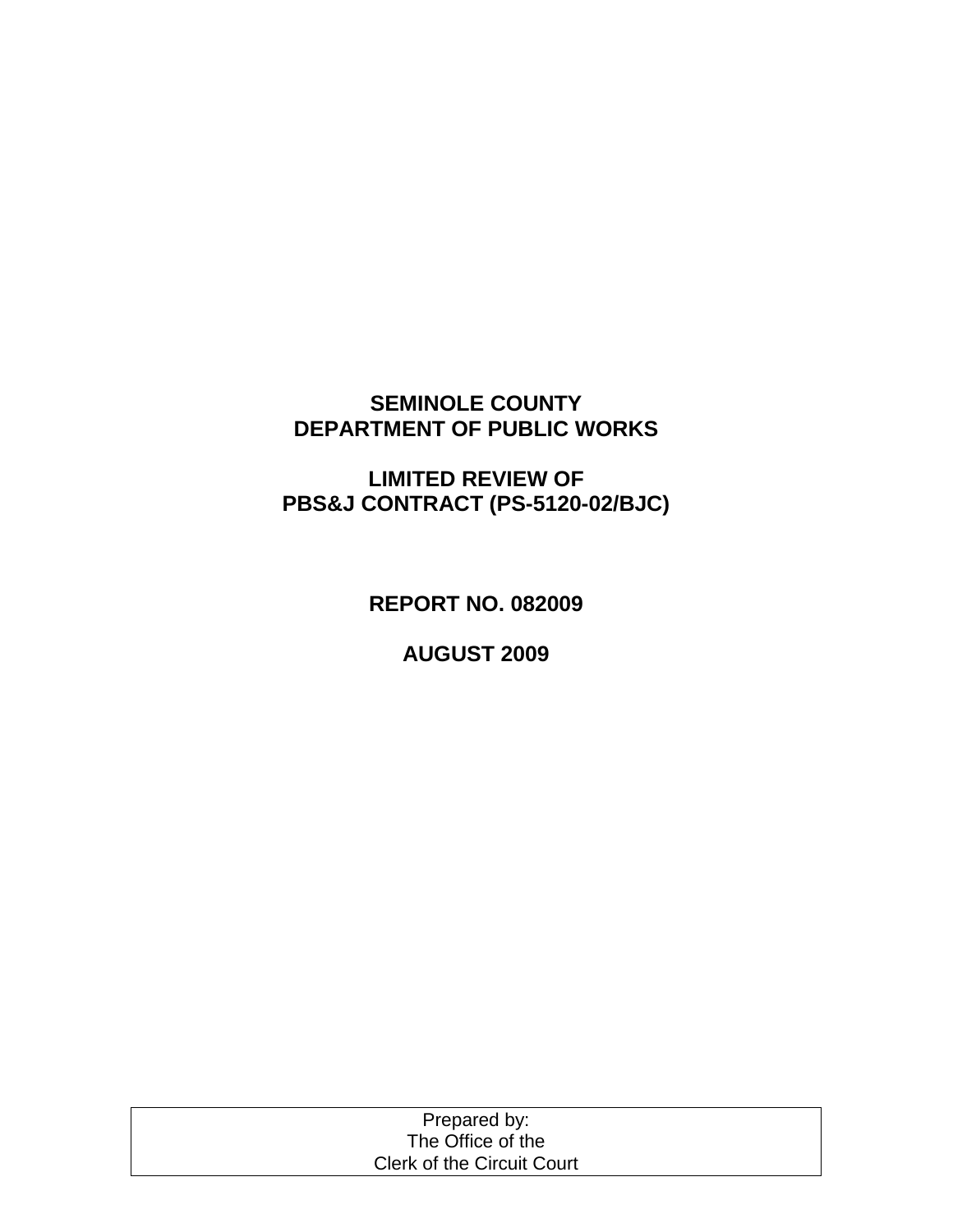

**MARYANNE MORSE** Clerk of the Circuit Court Seminole County

August 20, 2009

The Honorable Bob Dallari Chairman The Board of County Commissioners Seminole County, Florida **1101** East First Street Sanford, FL 32771

Dear Mr. Chairman:

I am very pleased to present you with the attached limited review of the PBS&J Contract (PS-5120-02/BJC).

The review found conditions that warrant management's attention. These conditions and management's corrective action plans are included in the report that follows.

I would like to personally thank the men and women of the Public Works Department and the Purchasing Division for their assistance throughout the course of this review. Their assistance was deeply appreciated. With warmest personal regards, I am

Most cordially,

Maryarac Moss

Maryanne Morse Clerk of the Circuit Court Seminole County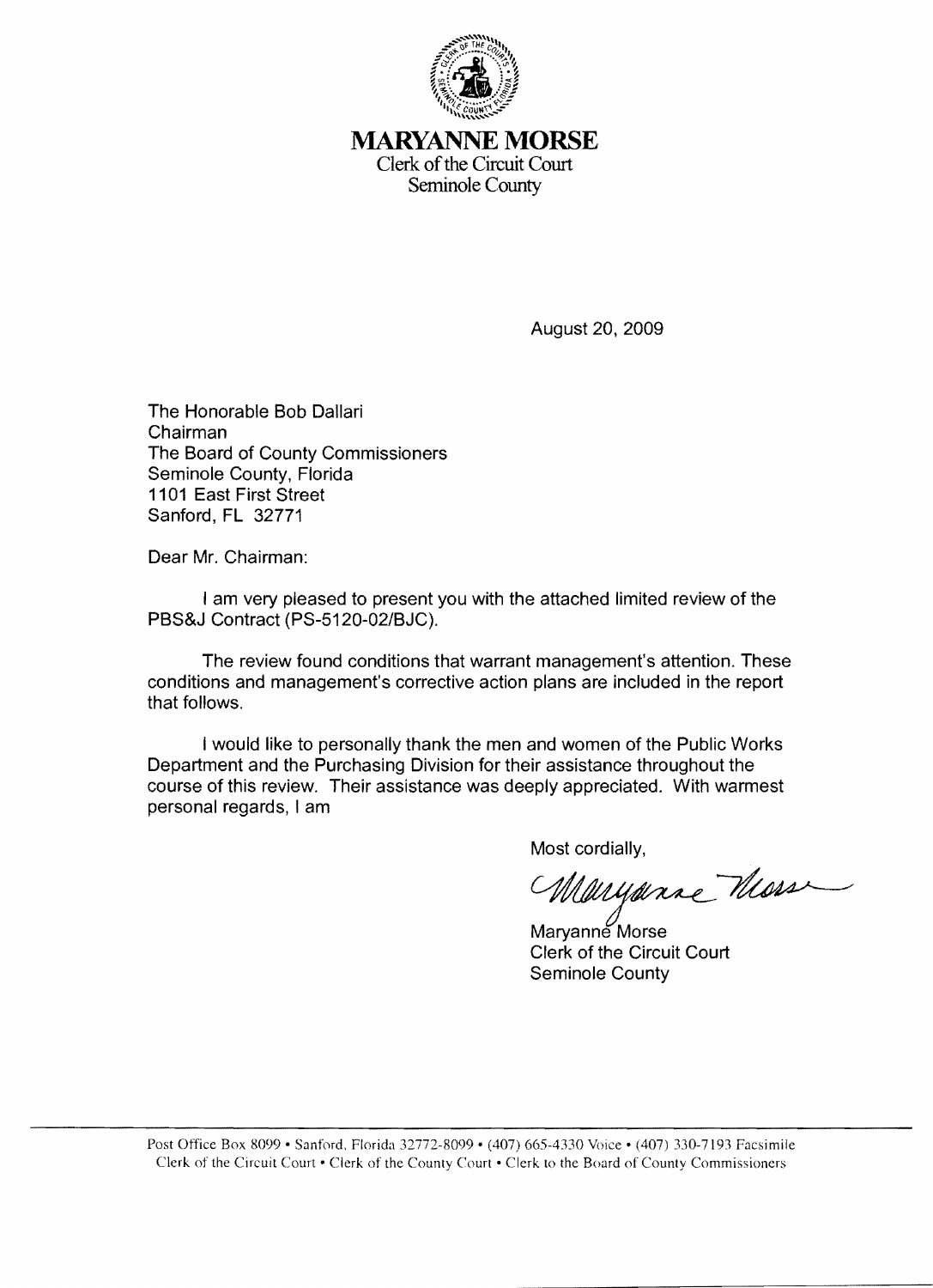### **DISTRIBUTION LIST**

BOARD OF COUNTY COMMISSIONERS Mr. Carlton Henley Ms. Brenda Carey Mr. Bob Dallari Mr. Michael McLean Mr. Dick Van Der Weide

> COUNTY MANAGER'S OFFICE Ms. Cindy Coto

DEPARTMENT OF PUBLIC WORKS Mr. Gary Johnson

ADMINISTRATIVE SERVICES DEPARTMENT Mr. Frank Raymond Mr. Ray Hooper

BOARD OF COUNTY COMMISSION RECORDS Ms. Sandy McCann

| Prepared by:                      |  |
|-----------------------------------|--|
| The Office of the                 |  |
| <b>Clerk of the Circuit Court</b> |  |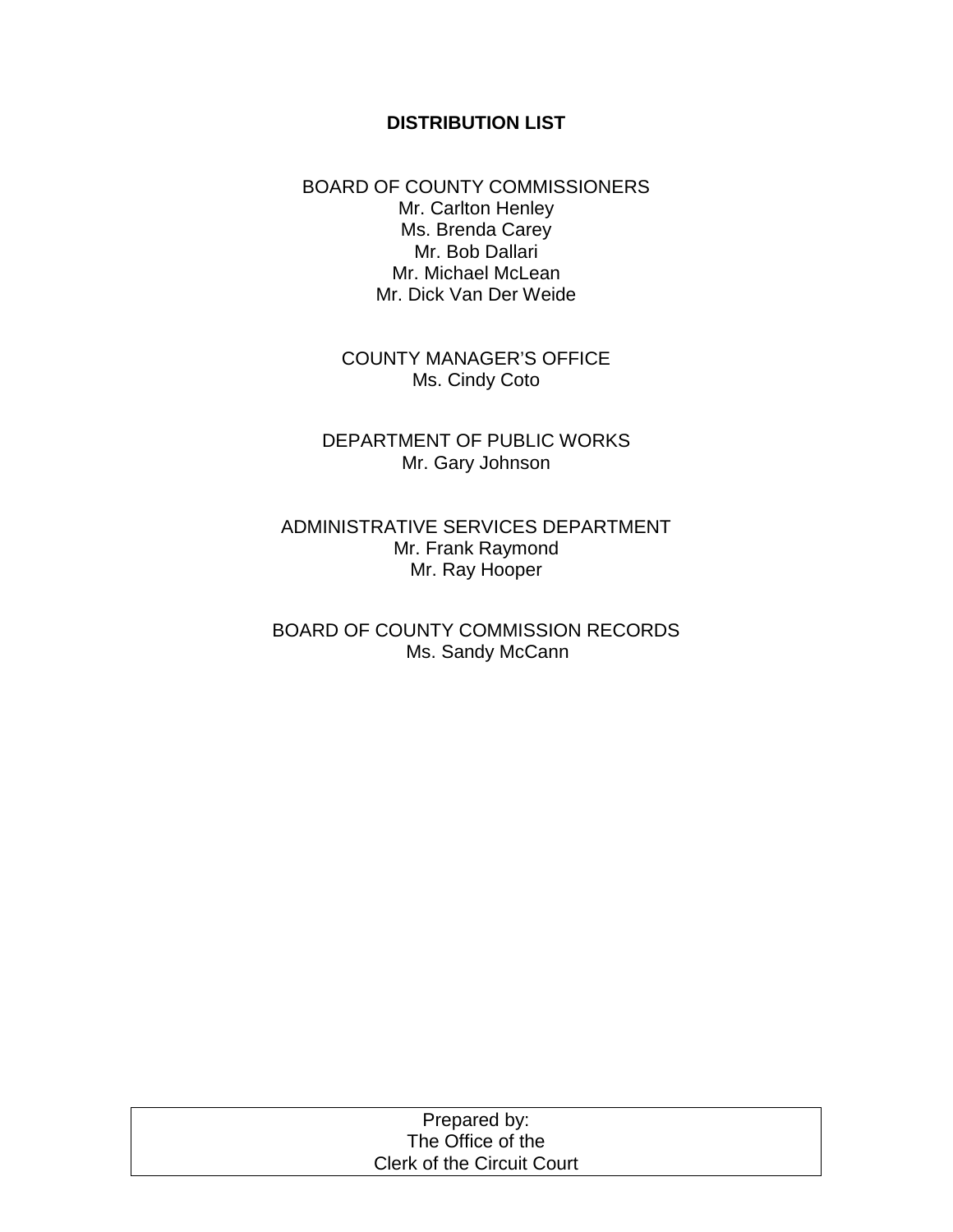# **TABLE OF CONTENTS**

| <b>Transmittal letter</b>                                             |
|-----------------------------------------------------------------------|
| <b>Introduction</b>                                                   |
|                                                                       |
|                                                                       |
|                                                                       |
|                                                                       |
|                                                                       |
| <b>Findings and Recommendations</b>                                   |
| 1. Funding decisions are not always properly supported                |
|                                                                       |
|                                                                       |
|                                                                       |
| 2. Partial non-compliance with County Manager's Policy Manual.        |
|                                                                       |
|                                                                       |
|                                                                       |
| 3. No policy requirement to issue a notice to proceed (aka NTP).      |
|                                                                       |
|                                                                       |
|                                                                       |
|                                                                       |
| 4. Certain costs are not specifically addressed in the contract.      |
|                                                                       |
|                                                                       |
|                                                                       |
| 5. County Manager's Policy Manual does not address rejected invoices. |
|                                                                       |
|                                                                       |
|                                                                       |
|                                                                       |
| 6. Task completion schedules are not always well defined.             |
|                                                                       |
|                                                                       |
|                                                                       |

| Prepared by:                      |  |
|-----------------------------------|--|
| The Office of the                 |  |
| <b>Clerk of the Circuit Court</b> |  |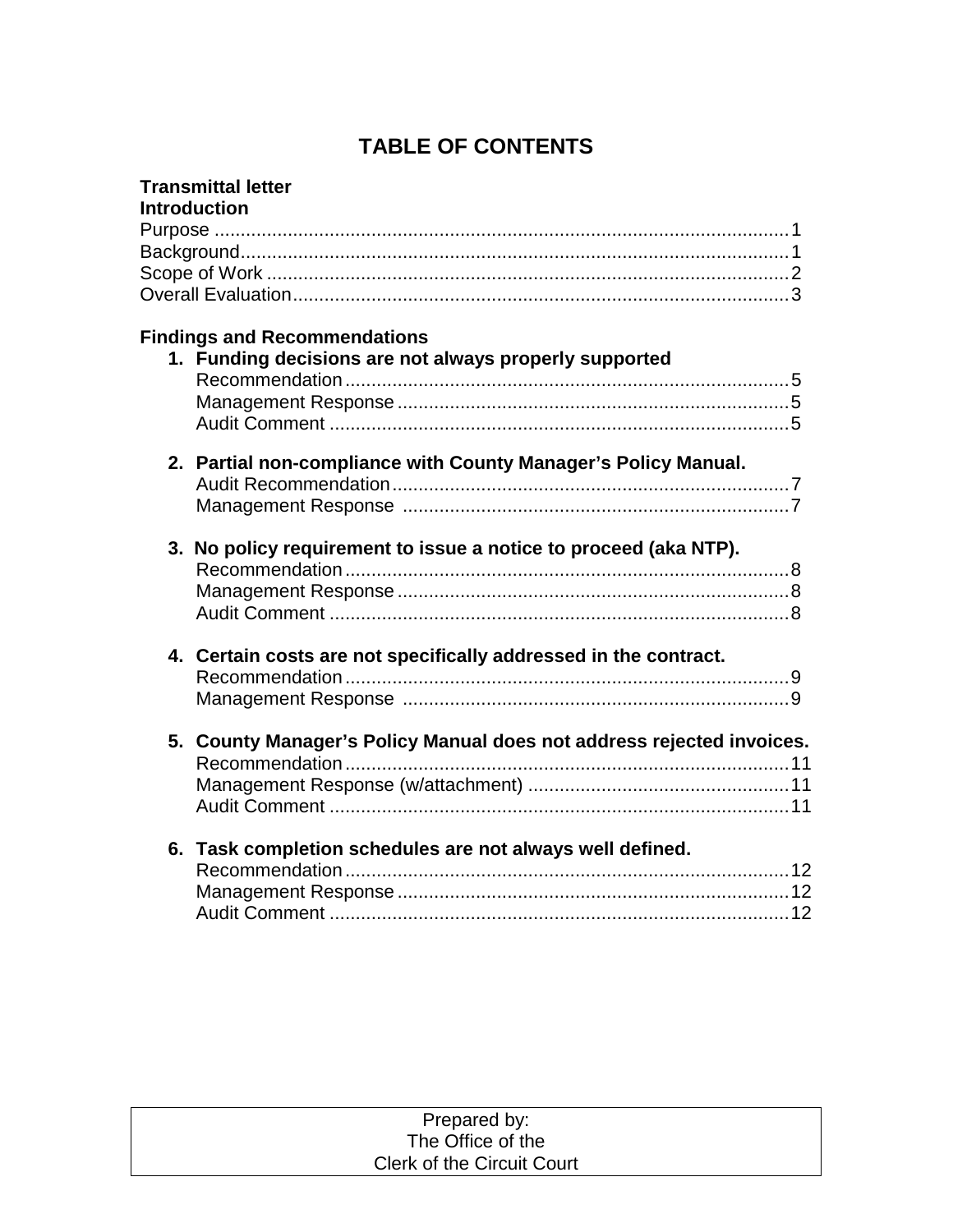# **Seminole County Department of Public Works Engineering Division**

# **Limited Review of**

# **PBS&J Contract (PS-5120-02/BJC)**

The Internal Audit Division of the Office of the Clerk of the Circuit Court has completed a review of the contract between Seminole County and PBS&J (PS-5120-02/BJC). This contract is under the management of the Engineering Division of the Public Works Department.

### **PURPOSE**

The purpose of the review was to determine if the administrative controls over the contract are adequate and operating as intended in compliance with applicable laws, regulations, and other Seminole County policies and procedures. Specifically, the purpose of the audit was to ensure that all payments to PBS&J were made in accordance with the contract terms, and the administrative controls, laws, and regulations.

#### **BACKGROUND**

On November 26, 2002, PBS&J was awarded a master contract to provide consultation services in support of the Seminole County Public Works Department. Services to be rendered by PBS&J are in the form of individual written work orders with a specific term and scope of services that are negotiated by County staff and PBS&J. There are 16 basic work elements identified under this master agreement. They are:

- *Professional Services Support;*
- *Planning;*
- *Project Development and Environmental (PDE) consultant;*
- *Public Participation Support;*
- *Pre-Design Services;*
- *Design Services and Support;*
- *Project Management;*
- *Project Control Services Support;*
- *Administrative Project Support;*
- *Right of Way Mapping;*
- *Value Engineering;*

### Prepared by: The Office of the Clerk of the Circuit Court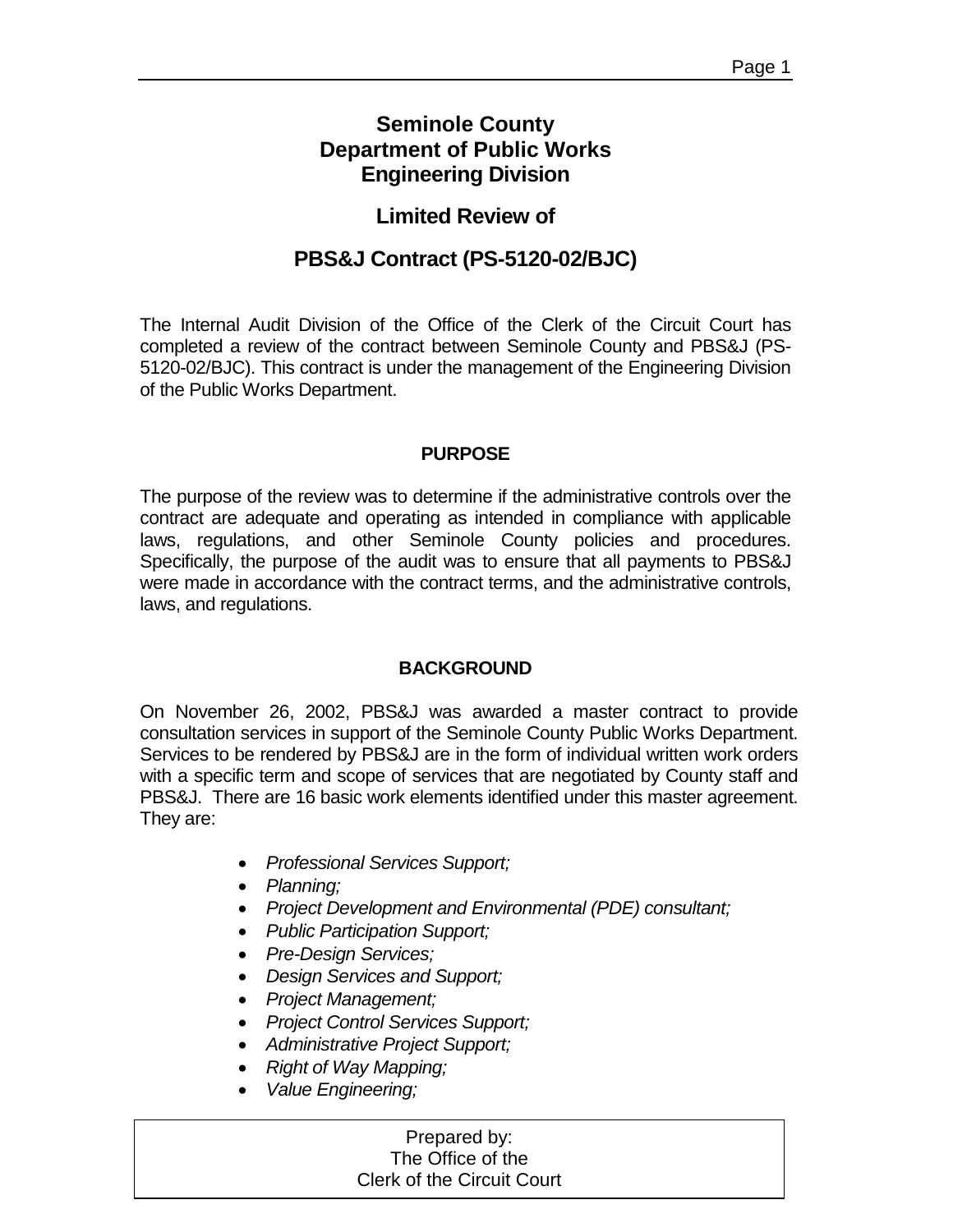- *Geotechnical Engineering Support;*
- *Construction Engineering Management;*
- *Traffic Operations; Survey Services; and,*
- *Accounting Control and Project Services.*

PBS&J is contracted to perform the above services only after the work is authorized via written work orders issued by the County. The work orders assigned to PBS&J describe the services required, the dates for commencement, the dates for completion of work, and the amount and method of payment.

During the period from October 1, 2006 through June 1, 2009 payments to PBS&J for these services totaled \$5.8 million. There have been 73 work orders awarded under this contract. The results of the review are included in the following report.

### **SCOPE**

The scope included a review of the billings and supporting documentation for the period from October 1, 2006 to June 1, 2009. All source documents related to these invoices were subject to review.

The review included:

- Procedures used to ensure compliance with established purchasing policies and procedures, Florida Statutes, and other applicable regulations;
- Internal controls to ensure that all payments to the contractors are in accordance with established terms, conditions, laws, and regulations;
- Invoices for accuracy, completeness, and timeliness;
- The work order process used by the county to ensure that the awards are fair, consistent, and in compliance with policy;
- The process used by the Engineering Division to monitor the firms billings to the county; and,
- The special terms and conditions contained in the contract.

The audit was performed by the Office of the Clerk of the Circuit Court.

#### $T_{\rm{ho}}$ . The Office of the Clerk of the Circuit Clerk of the Circuit Court Prepared by: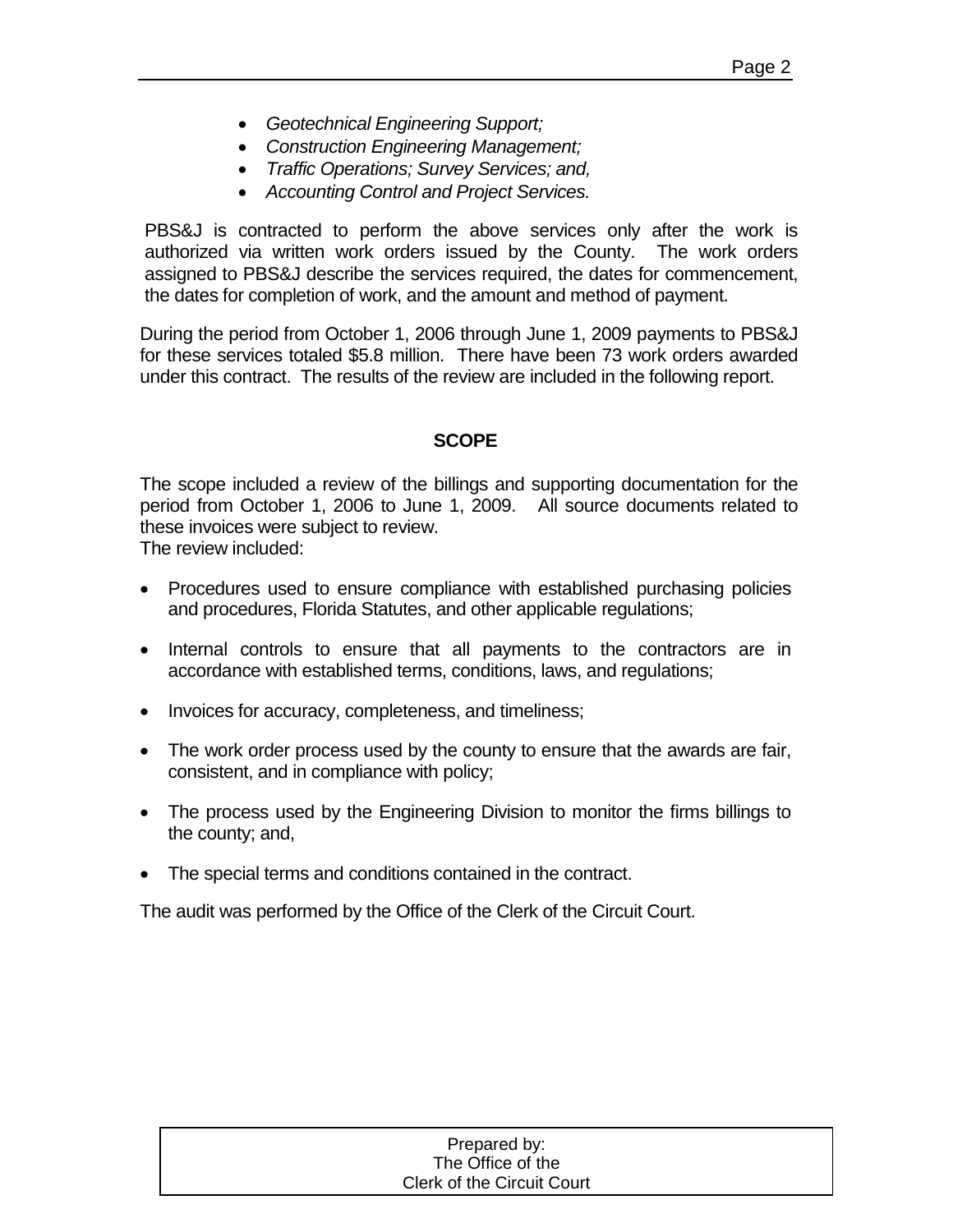# **OVERALL EVALUATION**

There are six areas that require improvement so that the administrative controls are adequate, functioning effectively, and in compliance with County and State of Florida policies.

The following areas warrant management's attention:

- Funding decisions are not always properly supported;
- Partial non-compliance with County Manager's Policy Manual;
- No policy requirement to issue a letter of authorization (aka, NTP);
- Certain costs are not specifically addressed in the contract;
- County Manager's Policy Manual does not address rejected invoices; and,
- Task completion schedules (i.e. deliverables) are not always well defined.

# **FINDING NO. 1**

*Funding decisions are not always properly supported.*

Section 2. (TERM) of the contract states:

*"This agreement shall take effect on the date of its execution by the COUNTY and shall run for a period of one (1) year and, at the sole option of County, may be renewed for two (2) successive periods not to exceed one (1) year each. Expiration of the term of the Agreement shall have no effect upon Work Orders issued pursuant to this Agreement prior to the expiration date. Obligations entered into therein by both parties shall remain in effect until completion of the work authorized by the Work Order."*

The contract was signed on November 26, 2002 for a one year period; the County exercised its option for two consecutive one year renewals.The first renewal extended the contract to November 25, 2004, the second to November 25, 2005. On December 14, 2004 the contract was extended to December 14, 2009.

On May 23, 2006, the BCC approved another contract extension for another two years to December 2011. Also, the not to exceed amount was increased from \$975,000 per year to \$2 million per year. The original master agreement had spending capped at \$700,000 per year.

| Prepared by:                      |  |
|-----------------------------------|--|
| The Office of the                 |  |
| <b>Clerk of the Circuit Court</b> |  |
|                                   |  |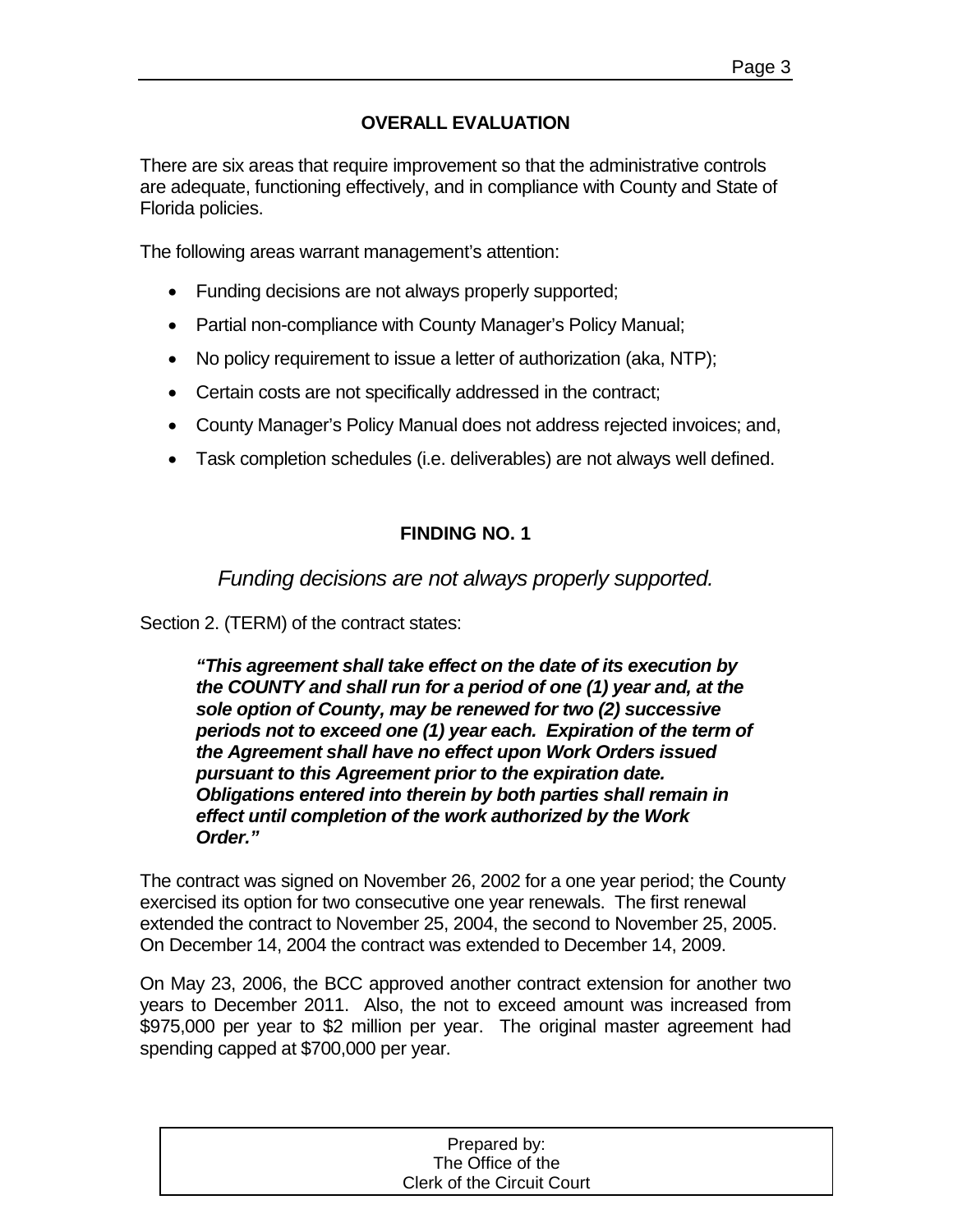The support for Amendment #3 was the narrative to the BCC which stated the following:

"PS-5120-02/BJC provides Consultant support for a wide range of engineering, architectural, technical, management, and administrative service for the Seminole County Public Works Department. The Consultant functions as an extension of the Seminole County Public Works Department's resources and by providing qualified technical and professional personnel to perform the duties and responsibilities assigned under the terms of the Agreement for General Engineering Services**.**

Amendment #3 will allow expansion of the ongoing activities by the Consultant to provide:

- Program Management Services of engineering production activities. This is necessary due to the shortage of professional engineers in Florida as well as market constraints.
- Continuity of service related to both project and database management for the term of the  $2^{nd}$  Generation Sales Tax Program.
- A one-time only use of the contract for the planning, design and post construction services for Soldier's Creek and Jetta Point Parks which are key in-line sites to the Cross-Seminole trail corridor.

Amendment #3 will enable the above service expansions by increasing total not to exceed annual limit from \$975,000 to \$2,000,000.00 and extending the contract through December 15, 2011. This contract will continue to require work orders issued based upon annual and project budgets, and will require annual renewals to occur during the month of November."

Also provided to the BCC was Exhibit A which outlined the services to be performed by PBS&J through the period December 15, 2011.

There are two issues with the justification noted above:

1. The initial contract provided for a specific expiration date and annual spending limits. The contract allowed for two consecutive one year renewals which would have extended the contract to November 25, 2005. This contract was extended without re-bidding an additional six years with the potential for awarding PBS&J with up to \$10 million in work.

| Prepared by:               |  |
|----------------------------|--|
| The Office of the          |  |
| Clerk of the Circuit Court |  |
|                            |  |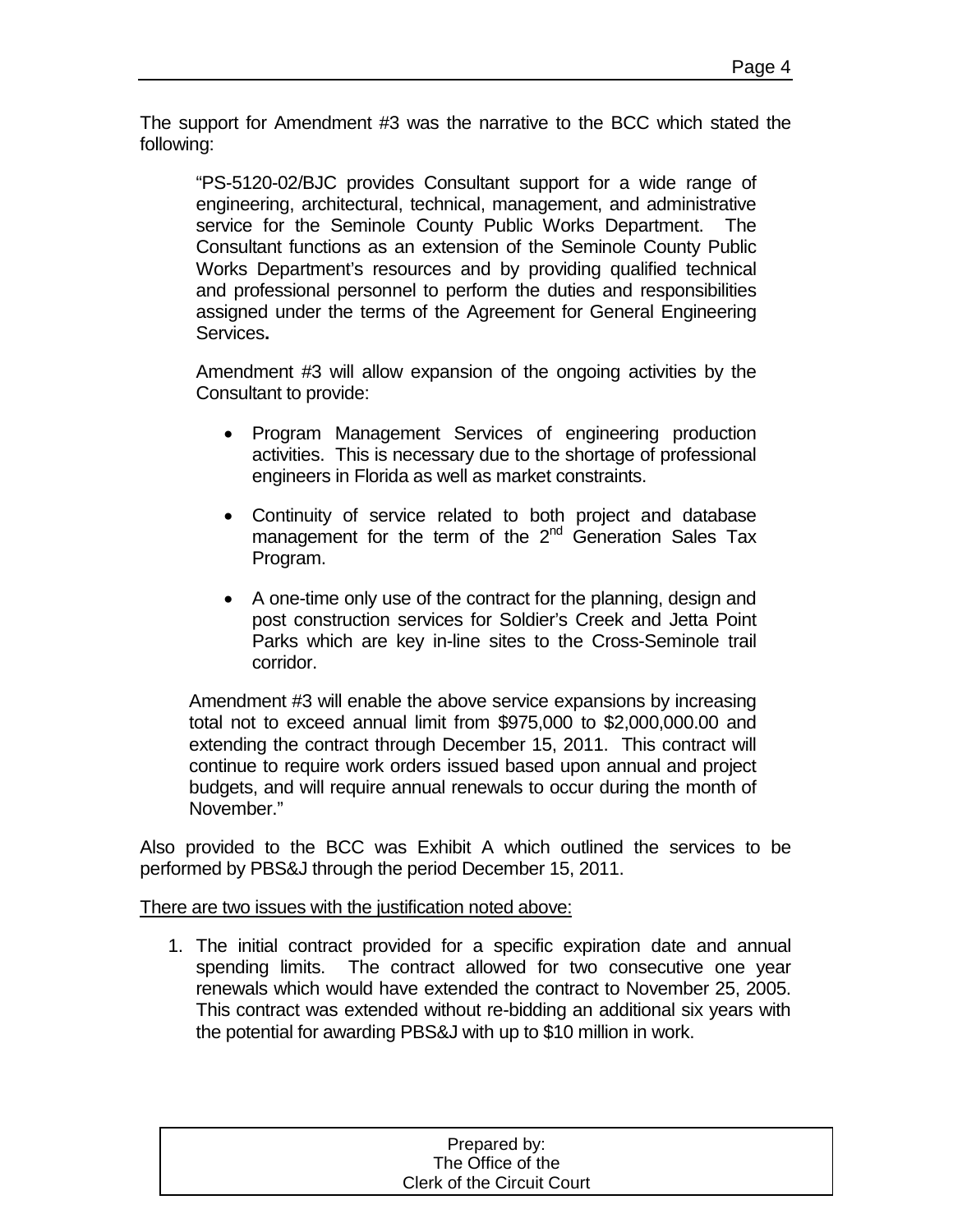2. No financial analysis was submitted of what the cost/benefit is to be achieved and what county functions are being eliminated as a result of providing PBS&J with the additional work. A financial analysis should be done prior to contracting out project management.

Part of the increase in monies awarded to PBS&J was the transfer of responsibility of the "Pavement Management Program" from the Roads Division to the Engineering Division with PBS&J administering the program. Public Works provided a copy of the reorganization to the County Manager's Office for approval. If duties that are performed in–house are outsourced (i.e. PBS&J), a financial analysis of the cost/benefit to be achieved should support management's decisions. A detailed financial analysis was not submitted with the reorganization plan. For an audit trail, a copy of the analysis should be included in the contract file.

Financial funding decisions not properly documented may result in misuse of taxpayer funds.

### **Recommendation**

- 1. Future submittals to the BCC should be properly documented with a financial analysis and/or an economic savings presentation. The BCC might consider asking for quarterly performance reports detailing how the \$2 million is supporting department goals, objectives, and end item deliverables.
- 2. Utilize the re-bidding process to ensure that costs are based on market conditions and to provide leverage in the negotiation process.

### **Management Response**

Recommendation No. 1: Concur.

Recommendation No. 2: This is a decision of the Board of County Commissioners (BCC) to approve the terms and conditions of these agreements. Although re-bidding at times may provide benefits, the purpose of this amendment was to continue program management support over critical programs within Public Works' Engineering Division that were in progress. Staff followed proper procedures by bringing these amendments to the BCC for approval.

#### **Audit Comment**

BCC should require staff to utilize the re-bidding process to ensure that costs are based on market conditions and also to provide leverage in the negotiation process.

| Prepared by:               |  |
|----------------------------|--|
| The Office of the          |  |
| Clerk of the Circuit Court |  |
|                            |  |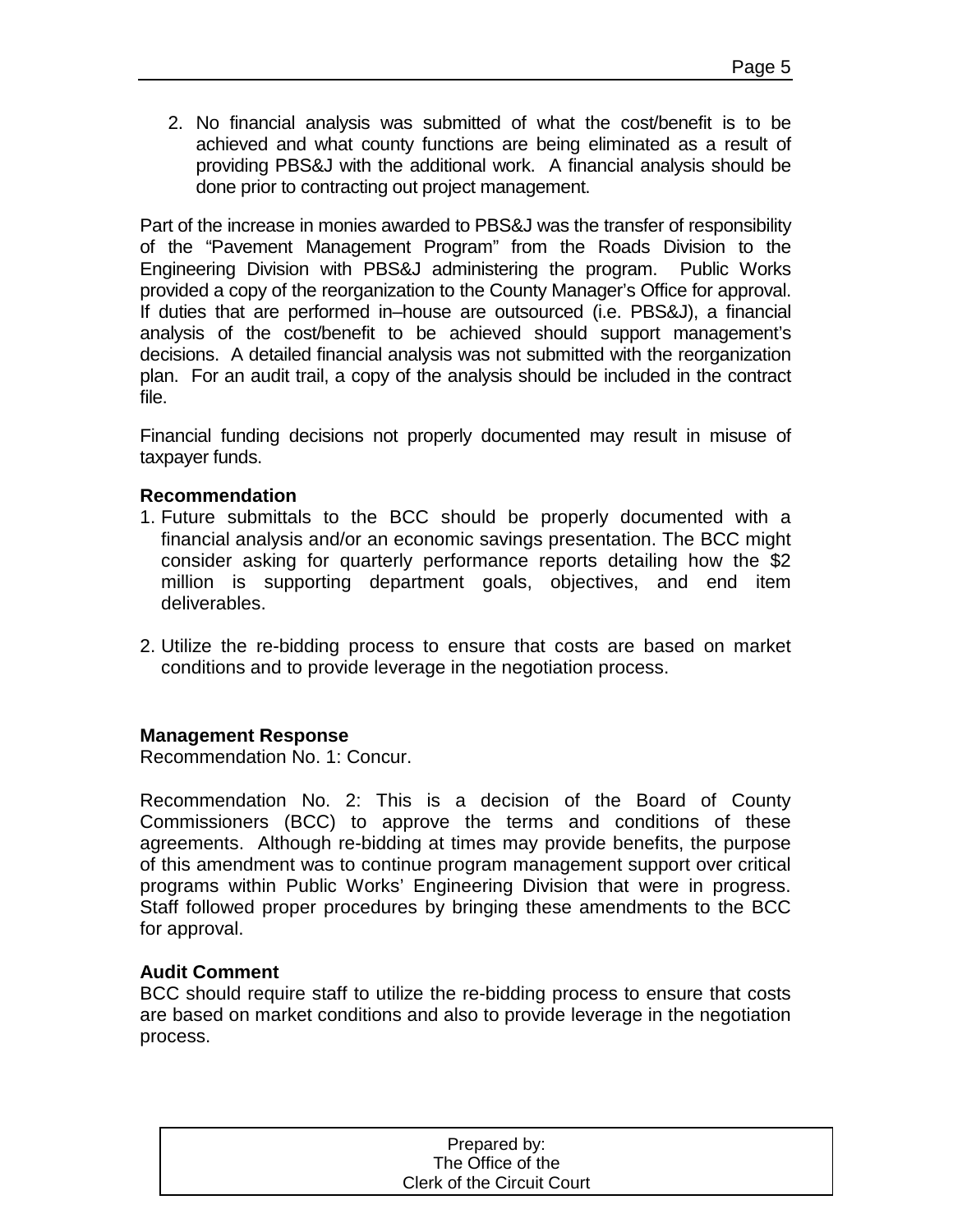### **FINDING NO. 2**

*Partial non-compliance with County Manager's Policy Manual.*

Per Section P (1) of the County Manager's Policy Manual:

*"Each work order shall describe the services required; state the date for commencement and the due date for delivery or completion of work"*

In addition, Section P C (3) (1) states:

*"The detailed scope of services shall specifically address each aspect of the project and tell in detail how the consultant will accomplish the work. At a minimum list of milestones must be described in sufficient detail for the Department to evaluate the consultants understanding of the project and action plan for completion"*

Of 45 work orders reviewed, 23 did not have specific start dates, completion dates, and/or had insufficient description of the services to be rendered as required by the County Manager's Policy Manual.

### Examples:

WO# 26 states: "The services to be provided by the CONSULTANT shall commence upon execution of this Agreement by the parties and shall be competed with THREE HUNDRED SIXTY FIVE (365) DAYS from Notice to Proceed". There was no Notice to Proceed issued for this work order. The official start and completion dates cannot be determined. The County's obligation on this work order was limited to \$95,820.90.

WO#27 states: "The services to be provided by the CONSULTANT shall commence upon execution of this Agreement by the parties and shall be completed by SIX (6) months after completion of construction." The scope of work section states "The work described herein will be performed within a period of twelve (12) weeks from the date the Notice to Proceed (NTP) is received by PBS&J." The official start and completion dates cannot be determined.

There are many other examples of work orders that were issued without clearly defined start and completion dates and the description on the work orders do not agree with the "Scope of Services" contained within.

Management contends that the consultant's services are often based on future construction schedules, which might not be available at the time of the award to PBS&J. Thus, it is very difficult to state a concrete start and completion

| Prepared by:               |  |
|----------------------------|--|
| The Office of the          |  |
| Clerk of the Circuit Court |  |
|                            |  |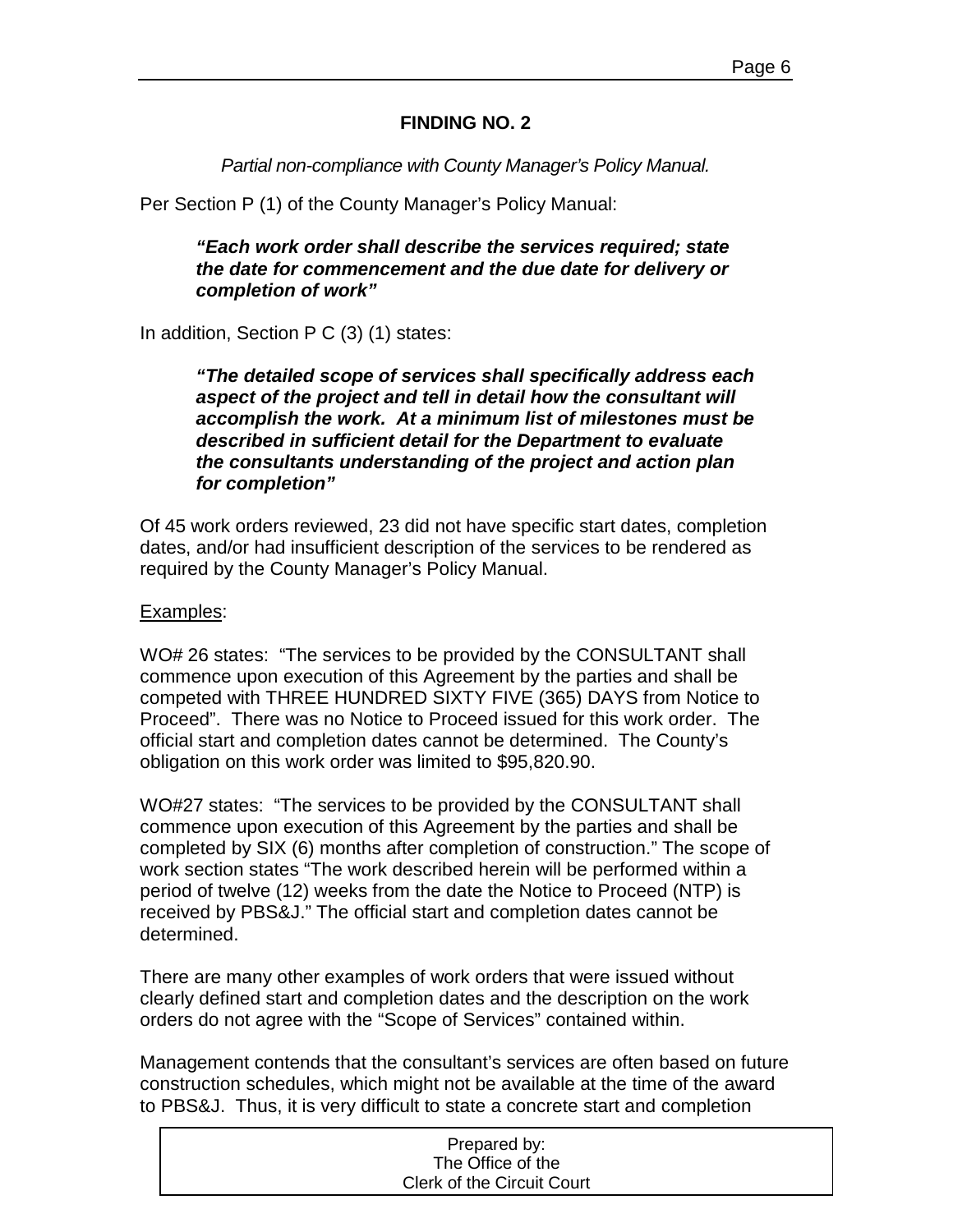date. Additionally, the funding to the consultants is limited regardless of the completion dates. There is some merit to this view point. Management also contends that some of the work orders identified in this report were issued prior to the current version of the County Manager's policy.

By having open-ended work orders there is opportunity for the project schedules and milestones to be of no value.

### **Recommendation**

New work orders issued to the professional consultants should comply with the County Manager's Policy Manual.

### **Management Response**

Note that some of these work orders were issued prior to the current version (July 2007) of the County Manager's policies. Staff will continue to review the work orders to ensure compliance. Both work orders mentioned were issued in September 2005.

## **FINDING NO. 3**

### *No policy requirement to issue a notice to proceed (aka NTP).*

Of 45 work orders reviewed, six made reference to commence upon issuance of an NTP. The work was to be completed a certain number of days after the PBS&J received the NTP. There was no record of an NTP being issued for these six work orders. The remaining 37 of 45 made no reference to an NTP. In addition, two of the work orders made no reference to a start date.

A NTP is a letter of authorization to the contractor to commence with a work order that was recently awarded. It is designed to ensure that:

- 1. The County is prepared for the contractor to start accumulating charges;
- 2. The Division has actual dates to track construction and engineering activity; and,
- 3. The Division, County Finance, and the contractor know when the work is scheduled to be started and completed.

Per Seminole County Code section (qq): Notice to Proceed:

*A written notification from the Purchasing Division or Project Manager to the contractor to establish commencement of the contractor's responsibilities under the provision of the contract.* 

| Prepared by:                      |  |
|-----------------------------------|--|
| The Office of the                 |  |
| <b>Clerk of the Circuit Court</b> |  |
|                                   |  |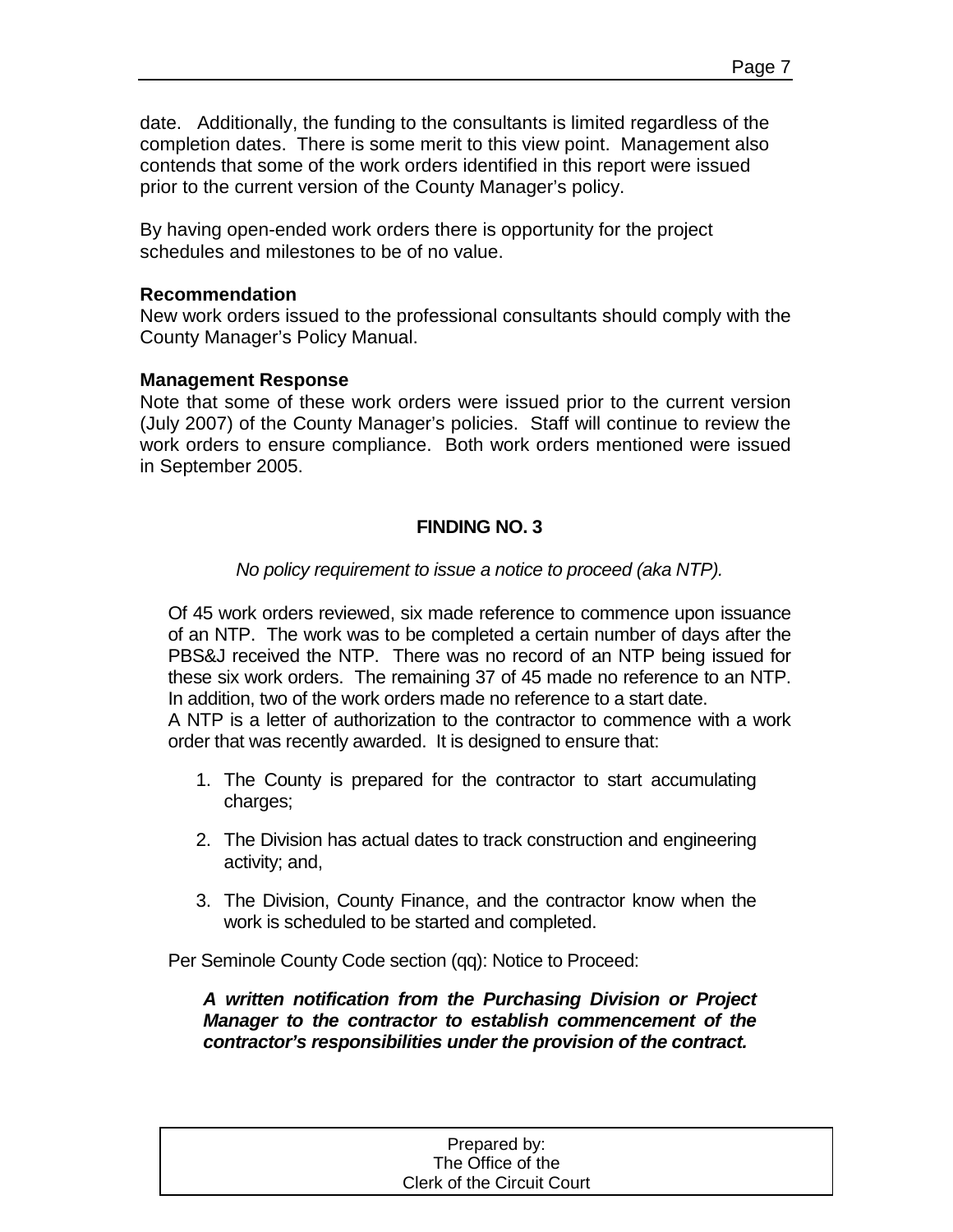There is no formal requirement in the County Manager's Policy Manual to issue a NTP for each work order published. Without a formal NTP authorizing the start of work it is difficult to track the construction and engineering activity. For example, with County Finance responsible for conducting a pre-audit function and without an NTP to assist them in tracking the charges, they can make an erroneous payment on an expired work order.

### **Recommendation**

Update County Manager's Policy manual to include a requirement to issue a NTP for each work order published.

### **Management Response**

Since 2007, the County uses NTP for construction contracts only. Under these professional services work orders, the proper method to capture an "end date" is by stating a date for scope of services to be completed, rather than a number of days from NTP.

### **Audit Comment**

An NTP is a letter of authorization to commence with a work order that was recently awarded. It provides for a schedule for the division, County Finance, and the contractor to know when the work is scheduled to be started and completed. NTP's were not issued for the work orders under this contract. Nineteen work orders reviewed did not have a specific completion "end date" in the scope of services. It was a common practice to state in the work orders "so many days" from NTP or "so many days from completion of construction". The County has two options to correct this deficiency: (1) issue NTP's for all work orders awarded; or (2) establish firm start and completion dates within each work order so that all parties are in agreement as to the duration of the work order.

### **FINDING NO. 4**

### *Certain costs are not specifically addressed in the contract.*

During negotiations, Seminole County and PBS&J agreed to add a multiplier to raw labor rates. Although the contract does not define what is covered by the multiplier, we believe it is to cover the consultant's indirect and/or overhead related expenses. Since negotiating the multiplier, some of PBS&J's staff has been physically relocated with the Seminole County Public Works Department.

| Prepared by:                      |  |
|-----------------------------------|--|
| The Office of the                 |  |
| <b>Clerk of the Circuit Court</b> |  |
|                                   |  |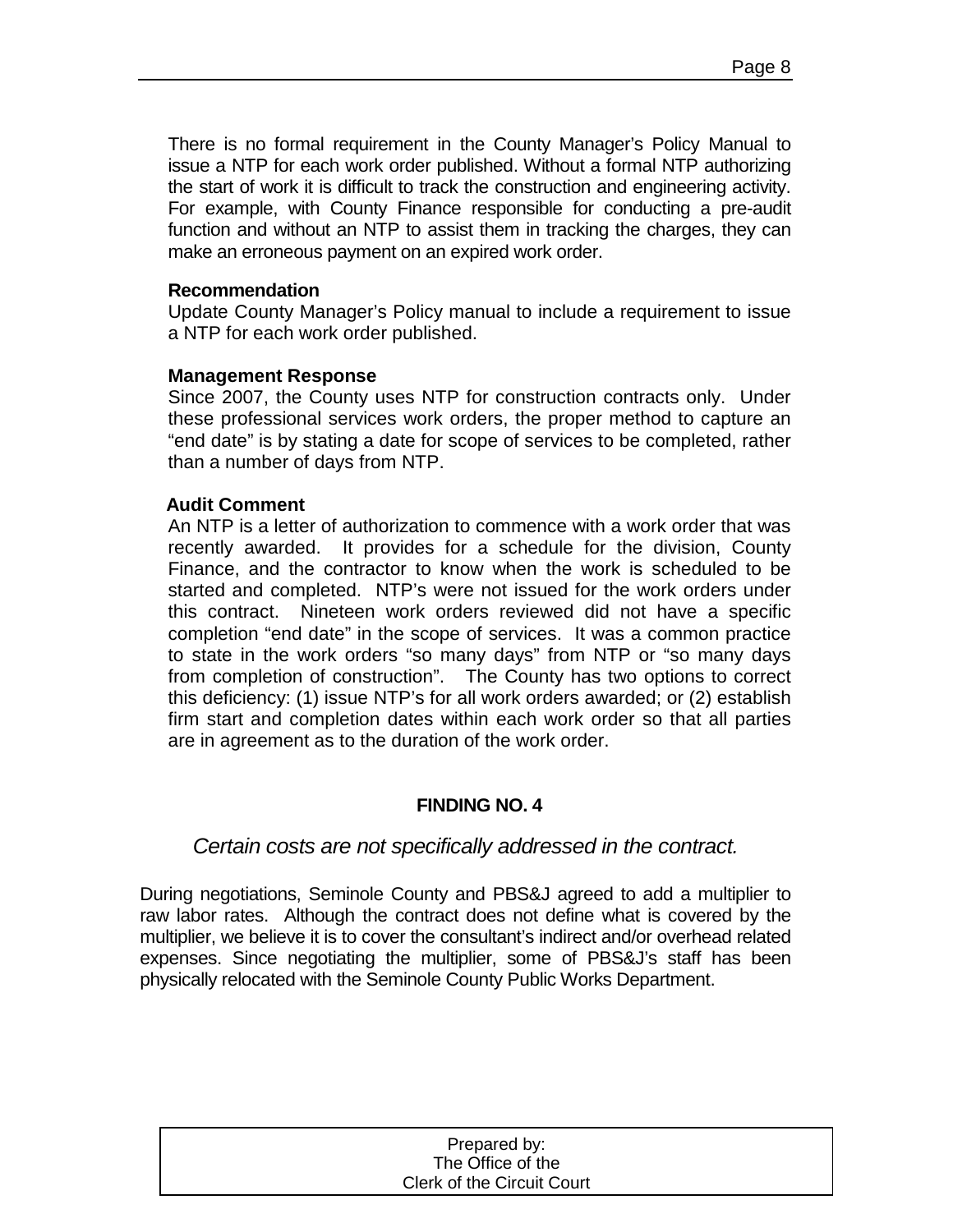Since PBS&J is now using County space, some costs are being paid by the County that may already be covered by the multiplier, including:

- 1. The lease of five computers being used by PBS&J employees at the Reflections Building;
- 2. The rental of office space being used by PBS&J staff
- 3. The cost of utilities (i.e. electric, telephone, water and sewer, etc)
- 4. The cost of janitorial; and,
- 5. Office supplies.

These costs, in our opinion, may need to be offset against the current PBS&J invoices or a second multiplier may need to be established for the employees that are located at the Reflections Building. Management contends that these costs were factored into the negotiated rates for 2006. The negotiated rates for 2006 provided for a six percent increase in the billing rates from 2005.

By not adequately defining costs in the contract, overpayments may result due to changes in conditions.

### **Recommendation**

- 1. In future contracts identify the costs to be covered in the multiplier.
- 2. Negotiate a second multiplier for those PBS&J employees who are being relocated with Seminole County Public Works Department.

### **Management Response**

The multiplier covers general and administrative expenses, overhead and profit. The County uses the last audit and executes the Truth in Negotiations statement during the negotiation process. This was adequately completed when the contract was awarded in November 2-002. Amendment #3 issued in June 2006, modified the scope which allowed for PBS&J staff on site and increased the estimated amount from \$700k to \$2M and the duration of the term to 2011. The cost considerations mentioned in this finding were considered in the scope that supported the new billing rates and these billing rates included the negotiated multiplier. Concur with the recommendation to negotiate a second multiplier for those employees who are being located on-site, when these situations are known at the time of a new contract formulation.

| Prepared by:               |  |
|----------------------------|--|
| The Office of the          |  |
| Clerk of the Circuit Court |  |
|                            |  |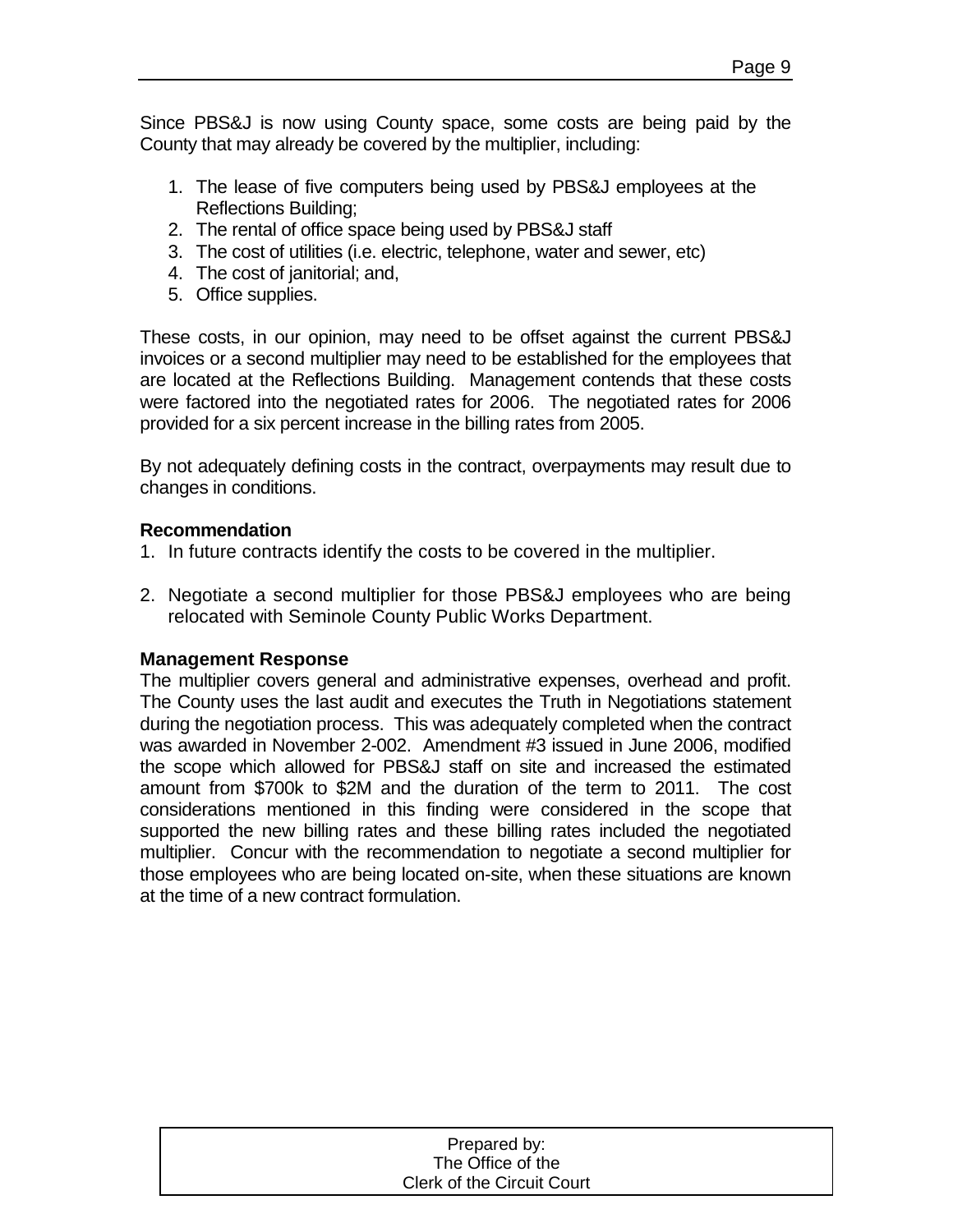### **FINDING NO. 5**

### *County Manager's Policy Manual does not address rejected invoices.*

There are two sections of the Florida Prompt Payment Act that Seminole County is required to comply with as a local government entity. FS 218.73 is related to payments for non construction services and FS 218.735 is for construction related services.

Per FS 218.74:

**The payment due date for local government entity for the purchase of goods or services other than construction services is 45 days from the date specified in s 218.73.** 

In addition, Florida Statute 218.735 (2) states:

**"The local government entity may reject the payment request or invoice within 20 business days after the date on which the payment request or invoice is stamped as received as provided in s. 218.74 (1). The rejection must be written and must specify the deficiency in the payment request or invoice and the action necessary to make the payment request or invoice proper.** 

When an invoice is rejected, a contractor (or supplier) may be contacted by phone, receive a written notice or email, or may receive an actual copy of the rejected invoice with hand written notes on it. The process is not consistent throughout the County and there is not always a permanent record (i.e., audit trail) of actions taken by staff. Florida Statutes states that the entity may reject the invoice. Our contractual agreements often state that invoices be sent to both County Finance and the department. Seminole County does not have a policy on who is responsible for rejecting the invoices. Also, County financial records indicate that for some invoices are paid or rejected long after the 20 day threshold required by FS 218.735 (2).

Per FS 218.735 (2) the County has 20 days to reject the payment. The rejection must (1) be in writing, (2) must specify the deficiency in the payment request, and (3) the action necessary to make the payment request or invoice proper. These requirements are not adequately addressed in a Seminole County policy.

By not having a written policy, there is risk of processing delays, non compliance with both Florida Statute 218.74 and 218.735 (2), and additional costs to the taxpayers. Also, by not having a standard procedure and audit trail there is risk of a contractor seeking interest for payment delays.

| Prepared by:               |  |
|----------------------------|--|
| The Office of the          |  |
| Clerk of the Circuit Court |  |
|                            |  |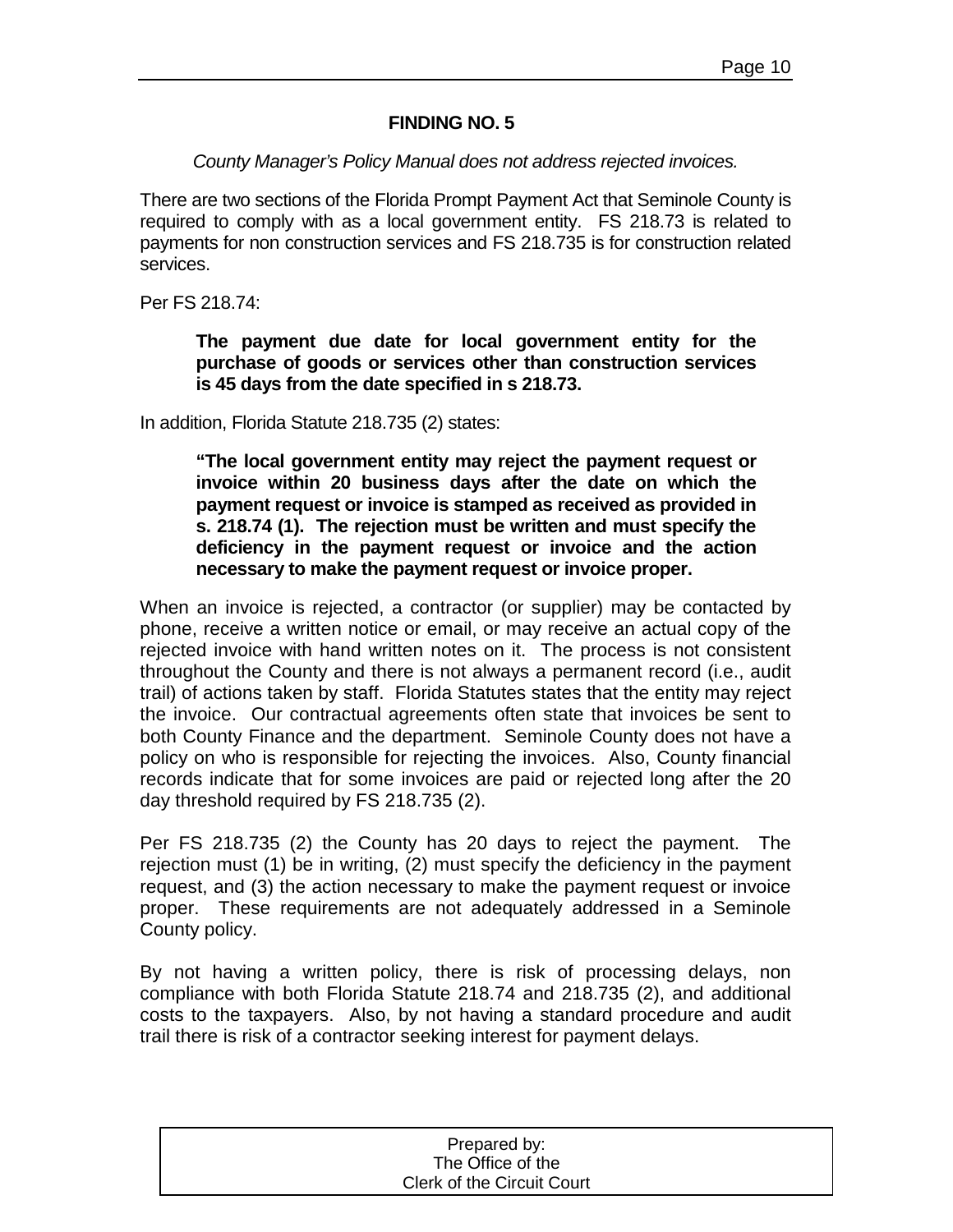### **Recommendation**

Update County Manager's Policy Manual to include a procedure for consistent processing of rejected invoices.

#### **Management Response**

Public Works has an internal policy to deal with rejected invoices (attached). It is a memo to the vendor informing them of the error with concurrence from the County project manager, fiscal staff and copy to County Finance for their records. Public Works will continue to use the current procedure until such time that a County policy is implemented to address a procedure for the processing of rejected invoices. This policy will be jointly formulated by County Finance and County staff and might be appropriate to be contained in Finance's polices and procedure to ensure compliance with prompt payment.

### **Audit Comment**

County Finance does not have, nor should have, any role in the formulation and establishment of county policies. This authority is vested in the Board of County Commissioners. County Finance currently complies with the Prompt Payment Act as promulgated by Florida Statute.

## **FINDING NO. 6**

*Task completion schedules (i.e., deliverables) are not always well defined.*

County policy requires that milestones and a schedule of completion be included in the work order.

Per P (4) (c) (i) of Seminole County Manager Policy Manual states:

**"The detailed scope of services shall specifically address each aspect of the project and tell in detail how the consultant will accomplish the work. At a minimum, it shall include a list of milestones and a schedule of completion."**

In several of the work orders, the scope of services provides a general description of the work by PBS&J, but does not identify the specific dates that tasks will be completed. A majority of the Work Orders issued to PBS&J are issued Time Basis or Time Basis with a limitation of funds.

| Prepared by:                      |  |
|-----------------------------------|--|
| The Office of the                 |  |
| <b>Clerk of the Circuit Court</b> |  |
|                                   |  |